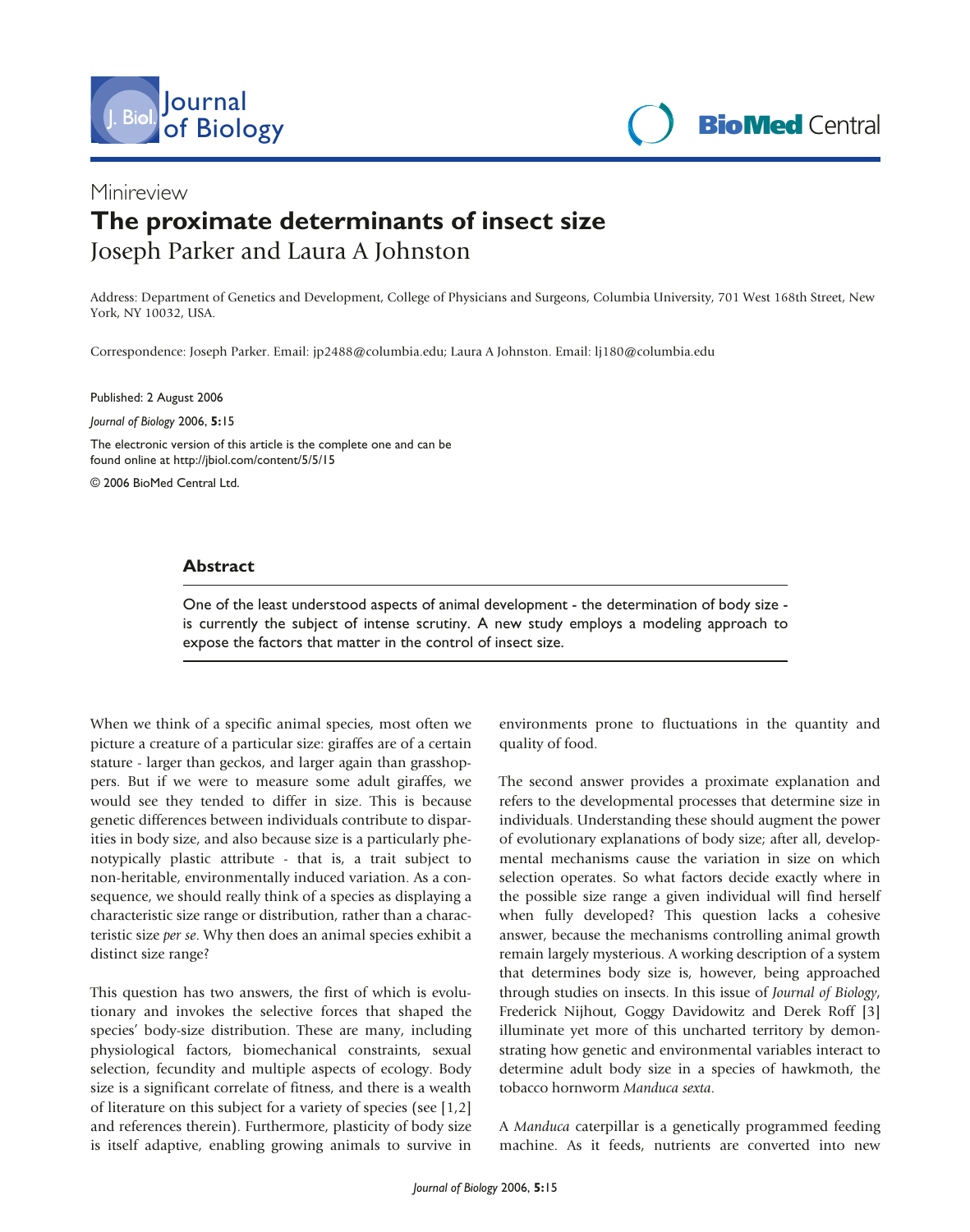tissue, and the body grows. Body expansion is restricted by the caterpillar's chitinous exoskeleton, in particular the inflexible head capsule, so postembryonic development is punctuated by a serious of molts, in which the cuticle is shed and the underlying epidermis is allowed to grow. Periods between molts are termed instars, of which Manduca has five, and during all but the last instar, the young insect increases in size by a constant proportion (the value of which is termed the 'growth ratio'). The size of the adult moth depends on the mechanism that causes feeding and growth to cease towards the end of larval life, at which point the caterpillar reaches its peak weight. In Manduca, like all insect species studied so far, cessation of growth hinges on a large pulse of the steroid hormone ecdysone. On reaching a specific weight in the final instar (the 'critical weight'), secretion of the sesquiterpenoid hormone juvenile hormone (JH) from a gland in the brain stops, and the circulating hormone is degraded in the caterpillar's blood by a boost in levels of the enzyme juvenile hormone esterase. JH clearance then permits another hormone, prothoracicotropic hormone (PTTH), to induce the ecdysone pulse, but only during an 8-hour time window that recurs on a circadian cycle; if JH clearance precedes this window, PTTH secretion is delayed until the window arrives. Once secreted, the increased levels of ecdysone cause the larva to empty its gut, begin searching for a place to pupate, and ultimately to metamorphose into the adult moth.

Somewhere hidden in this sequence of events are the parameters that together fix the peak weight of the larva. What are they, and how does one go about finding them? Larval growth, and its termination, is complex, so that simultaneously studying several of its functioning parts in conventional experiments is difficult. In such a case, a modeling approach can prove useful, in which one simulates the system in silico, achieving biological realism by parameterizing the model with real-world data. Model validity is gauged by examining whether simulations can mimic the observed behavior of the real-world system, and one can also probe the behavior of the system, by changing one or more parameters at a time.

#### **Modeling body-size determination**

Nijhout et al. [3] quantified the growth trajectory of larval Manduca and found that instar to instar, mass increases exponentially until the critical weight is attained (Figure 1). After this point the growth rate slows, until growth is finally terminated by ecdysone secretion. They also deduced that the critical weight is related to the growth ratio: it occurs when, in the final instar, the caterpillar has grown by the same proportion it grew in each previous instar. With these pieces of information, they constructed a model designed to



#### **Figure 1**

Factors that determine body size in *Manduca sexta*. In *Manduca*, peak larval weight depends on three parameters: the growth rate (the slope of the curve), the weight at which metamorphosis is initiated (the critical weight), and the length of time between attainment of critical weight and the large ecdysone pulse that terminates feeding and growth

predict peak larval weight based on three parameters: the growth rate (before and after critical weight is attained); the critical weight itself; and the time between realization of critical weight and secretion of PTTH and ecdysone. Values for these parameters can be readily extrapolated from a simple set of measurements.

Using larvae from four independent genetic strains (two of which differ grossly in size compared with the wild-type strain), they tested the model by comparing the real peak weights the larvae attained to the peak weights predicted by measuring the requisite parameters and running the model. The two sets of values matched each other almost perfectly, confirming the validity of the model and indicating that the chosen parameters are likely to be the principal determinants of size. Peak size thus seems to be purely the result of how fast the caterpillar grows, the weight at which it commits to metamorphosis, and the length of time it takes from this point until it stops feeding. These three variables combined appear to be the link between growth of the larval tissues and the final body size of the larva. The relationship is complicated, however, as varying one parameter can have knock-on consequences for the others: for example, the onset of critical weight affects the timing of the ecdysone pulse, and the growth rate affects the time at which critical weight is attained. This interdependence of the three size determinants forces us to concede that body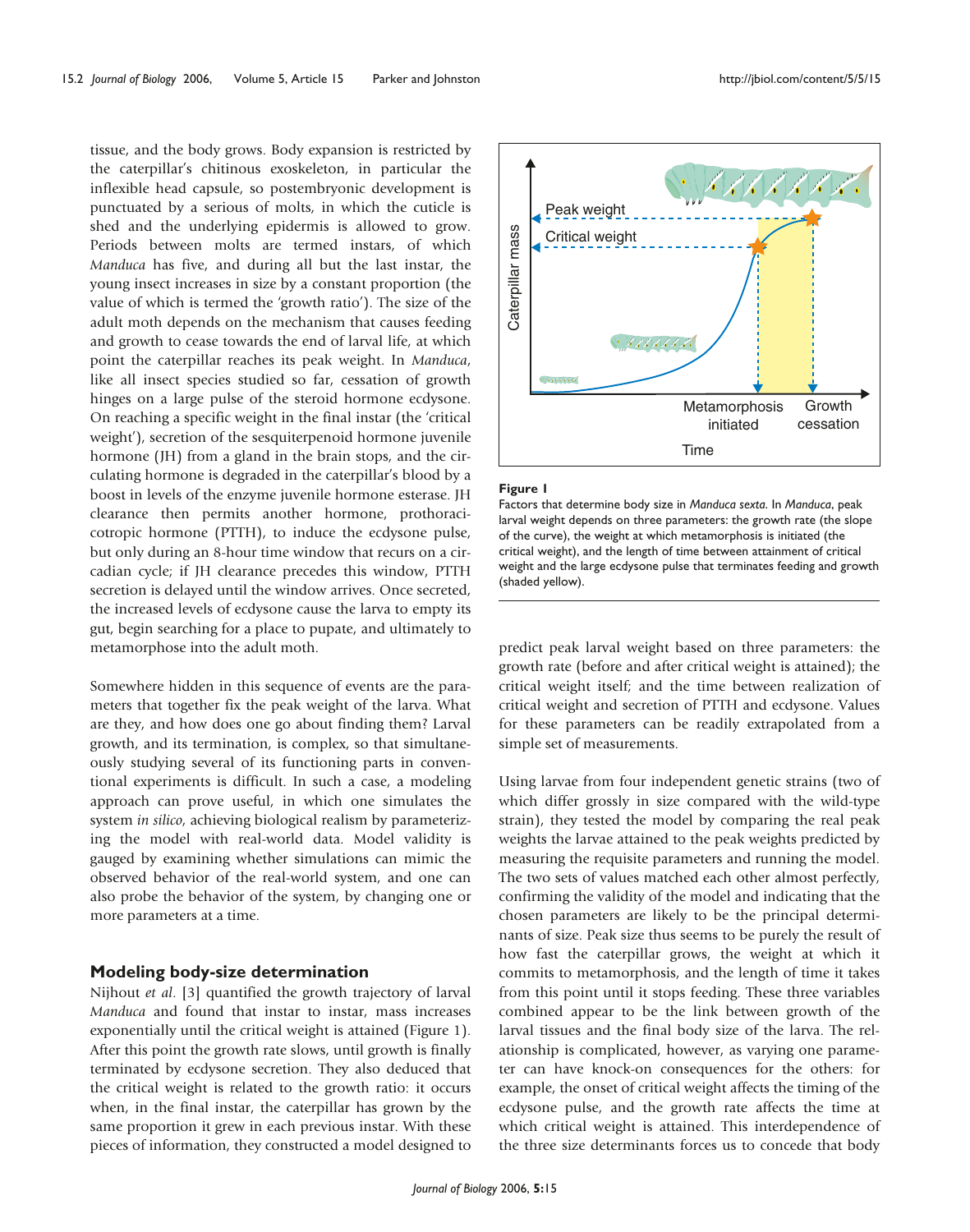size is not the product of a single process, but of a nonlinear system of interactions.

Of all environmental factors, animal size is particularly dependent on temperature and food quality, with lower temperatures [4] and better diets generally producing larger adults. In Manduca these two variables share specific relationships with the three size determinants: the critical weight and growth rate both depend on food quality, but the time interval between critical weight attainment and ecdysone secretion does not. On the other hand, both this latter parameter and the growth rate are related to temperature, but the critical weight is not [5,6]. By providing evidence for a causal connection between the three parameters and body size, the model accounts for how differences in temperature and food quality lead to differences in size; hence, we have a working model for phenotypic plasticity of Manduca body size. In addition, all three parameters can vary genetically between different strains [7,8], so the model provides a framework for understanding how both genetic and environmental variables act together to determine body size.

## **Where next?**

Now that they have been exposed, these three fundamental parameters should become the focus of research into body size that will ground the observation of body-size plasticity and the existence of body-size distributions - in specific processes understood at the molecular, cellular and physiological levels. Although we are some way off this goal, it is worth thinking about how these parameters might be controlled. Condensed into the growth rate parameter is a process of great complexity. Growth in insects (and in vertebrates for that matter) relies on insulin-like ligands that relay the nutritional status of the animal to individual cells. Cells then respond by altering their metabolism accordingly, resulting in cell growth (increased cell size) and cell division (reviewed in [9]). Expansion of the entire organism is tightly controlled, a point made evident by the close scaling of body proportions with size during larval life. So how does the growth rate of individual cells relate to the growth rate of the whole body? The relationship could be quite simple: the exponential growth of the larval body during instars could be the product of a linear rate of cell growth (set by the rate of protein translation, itself dependent on nutritional intake), and the rate of increase in cell numbers (which is exponential for most structures). The contribution of each process to size plasticity might vary depending on the environment - for example in the fruit fly Drosophila melanogaster, changes in cell growth account for the inverse relationship between body size and temperature [10,11], whereas changes in cell number are thought to underlie the response of body size to diet [10].

The mechanisms by which critical weight is internally assessed by the Manduca larva, and how the attainment of critical weight leads to JH clearance, are also far from clear. The allusive relationship between critical weight and the growth ratio noted above leads Nijhout et al. [3] to propose that critical weight perhaps triggers events similar to those that initiate molting at the end of previous instars. A triggering mechanism involving cuticle stretch reception, as occurs in heteropteran bugs (so-called 'true' bugs) [12,13], or a system similar to that proposed for Drosophila, in which the prothoracic gland (the source of ecdysone secretion) is used to assess size [14], are suggested as possibilities. In Drosophila larvae, the developing imaginal discs - the progenitor tissues of the adult ectoderm - also seem to influence events in the last larval instar. Damaged discs delay the onset of pupariation until they repair themselves [15], but here again, precisely how they do it is surrounded by uncertainty. One hypothesis is that growing discs might secrete an inhibitor of pupariation or metamorphosis until they reach a threshold size or level of developmental complexity, after which point secretion would stop. Such a mechanism could provide the larva with a checkpoint to synchronize the development of these unconnected structures, operating in parallel with the body-size-determining mechanisms to control body proportionality.

Clearly, much is still to be learned about the control of body size, and the model proposed by Nijhout et al. [3] is an abstraction of a far more complex system of interactions. Nevertheless, it explains size determination at a necessary and comprehensible level of complexity, and demonstrates very well the utility of modeling in testing the completeness of our knowledge at this level. Because of the model's accuracy, the authors used it as a predictive tool to explore how body size might evolve. Evolution of any of the three determinants of size is expected to cause body-size evolution, and in fact this has been shown empirically for a large-bodied laboratory strain of Manduca, in which evolution of all three parameters fully accounts for its larger than normal size [8].

Nijhout et al. [3] explore this idea further, and show how iterations of the model, in which the three parameters are varied, define a three-dimensional 'volume of evolvability'. This is a field of parameter space corresponding to the potential body-size range that quantitative evolution of the size-determining system could produce. Insects vary massively in size, from the microscopic (the 139-mm male of the parasitoid wasp Dicopomorpha echmepterygis), to the gargantuan (the 18-cm long longhorn beetle Titanus giganteus). How much of the spectrum of insect size can the model account for? It is likely that the model has extremely broad applicability. For example, it might account for size variation in many Lepidoptera (butterflies and moths) and in